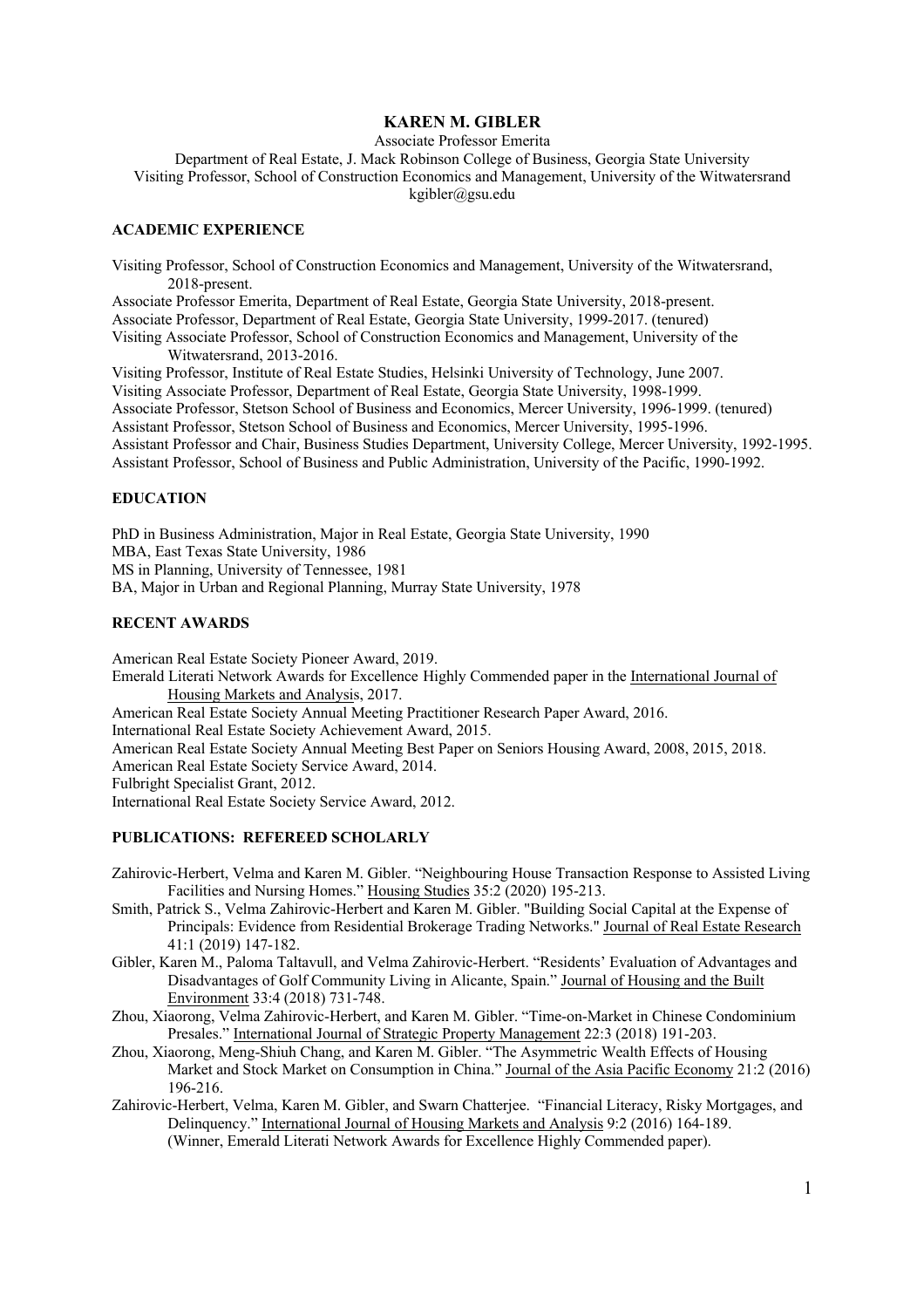Azasu, Samuel and Karen M. Gibler. "Applying the CDIO Model to Designing a Real Estate Program in Johannesburg, South Africa." Journal of Real Estate Literature 24:2 (2016) 287-308.

- Smith, Patrick S., Karen M. Gibler, and Velma Zahirovic-Herbert. "The Effect of Re-Listing on House Selling Price," Journal of Real Estate Finance and Economics 52:2 (2016) 176-195.
- Gibler, Karen M. and Tanja Tyvimaa. "Middle-Aged and Elderly Finnish Households Considering Moving, Their Preferences, and Potential Downsizing amidst Changing Life Course and Housing Careers." Journal of Housing for the Elderly 29:4 (2015) 373-395.
- Tyvimaa, Tanja, Karen M. Gibler, and Velma Zahirovic-Herbert. "The Effect of Ground Leases on House Prices in Finland." Journal of Housing and the Built Environment 30:3 (2015) 451-470.
- Zhou, Xiaorong, Velma Zahirovic-Herbert, and Karen M. Gibler. "Asymmetric Buyer Information Influence on Price in a Homogeneous Housing Market." Urban Studies 52:5 (2015) 801-905.
- Zahirovic-Herbert, Velma and Karen M. Gibler. "Historic District Influence on House Prices and Marketing Duration." Journal of Real Estate Finance and Economics 48:1 (2014): 112-131.
- Zahirovic-Herbert, Velma and Karen M. Gibler. "The Effect of New Residential Construction on Housing Prices." Journal of Housing Economics 26 (2014) 1-18.
- Gibler, Karen M., Tanja Tyvimaa, and Juha Kananen. "The Relationship between the Determinants of Rental Housing Satisfaction and Considering Moving in Finland." Property Management 32:2 (2014) 104- 124.
- Gibler, Karen M. and Tanja Tyvimaa. "The Potential for Consumer Segmentation in the Finnish Housing Market." Journal of Consumer Affairs 28:2 (2014) 351-379.
- Yoo, Jaeyong, Seungwoo Shin, and Karen M. Gibler. "Completing a Ph.D. Degree in Real Estate in Korea." Journal of Real Estate Practice and Education 16:2 (2013): 119-140.
- Gibler, Karen M. and Anna-Liisa Lindholm, "A Test of Corporate Real Estate Strategies and Operating Decisions in Support of Core Business Strategies." Journal of Property Research 29:1 (2012): 25-48.
- Tyvimaa, Tanja and Karen M. Gibler. "Pull Factors Attracting Residents to Finnish Senior Houses." International Real Estate Review 15:2 (2012): 165-188.
- Freybote, Julia and Karen M. Gibler. "Trust in Corporate Real Estate Management Outsourcing Relationships." Journal of Property Research 28:4 (2011): 341-360.
- Gibler, Karen M., Robert R. Gibler, and Derek Anderson. "Evaluating Corporate Real Estate Management Decision Support Software Options." Journal of Corporate Real Estate 12:2 (2010): 117-134.
- Gibler, Karen M. and Paloma Taltavull, "Using Preferences for International Retiree Housing Market Segmentation." Journal of Property Research 27:3 (2010): 221-237.
- Gibler, Karen M. and Xiaorong Zhou. "Changing Real Estate Journal Perceptions over Time." Journal of Real Estate Practice and Education 13:2 (2010): 107-130.
- Gibler, Karen M. and J. Sherwood Clements III, "Testing a Forecast Model to Predict Movement of Older Americans into Retirement Housing." International Journal of Housing Markets and Analysis 4:1 (2010): 18-30.
- Gibler, Karen M., Paloma Taltavull, José Manuel Casado-Díaz, Mari Angeles Casado-Díaz, and Vicente Rodriguez. "Examining Retirement Housing Preferences among International Retiree Migrants." International Real Estate Review 12:1 (2009): 1-22.
- Gibler, Karen M., José Manuel Casado-Díaz, Mari Angeles Casado-Díaz, Vicente Rodriguez, and Paloma Taltavull. "Late Life Second Move Housing Choices of International Retiree Migrants." International Journal of Housing Markets and Analysis 2:2 (2009): 190-210.
- Rabianski, Joseph S., Karen M. Gibler, J. Sherwood Clements, and O. Alan Tidwell. "Mixed-Use Development: A Call for Research." Journal of Real Estate Literature 17:2 (2009): 205-230.
- Gibler, Karen M., Vivek Sah, and Guo Chen. "Evaluating Tiers of Real Estate Publications in the U.S." Journal of Real Estate Practice and Education 11:2 (2008): 127-143.
- Rabianski, Joseph S. and Karen M. Gibler. "Office Market Demand Analysis and Estimation Techniques: A Literature Review, Synthesis and Commentary." Journal of Real Estate Literature 15:1 (2007): 37-56.
- Lindholm, Anna-Liisa, Karen M. Gibler, and Kari I. Leväinen. "Modelling the Value Adding Attributes of Real Estate to the Wealth Maximization of the Firm." Journal of Real Estate Research 28:4 (2006): 445-475.
- Gibler, Karen M. and Euehun Lee. "The Impact of Economic, Demographic and Cultural Changes on Preferences for Independent Living and Seniors Housing in South Korea." Journal of Housing for the Elderly 19:2 (2005): 87-106.
- Gibler, Karen M. and Roy T. Black. "Agency Risks in Outsourcing Corporate Real Estate Functions." Journal of Real Estate Research 26:2 (2004): 137-160.
- Lee, Euehun and Karen M. Gibler. "Preferences for Korean Seniors Housing." Journal of Property Investment and Finance 22:1 (2004): 112-135.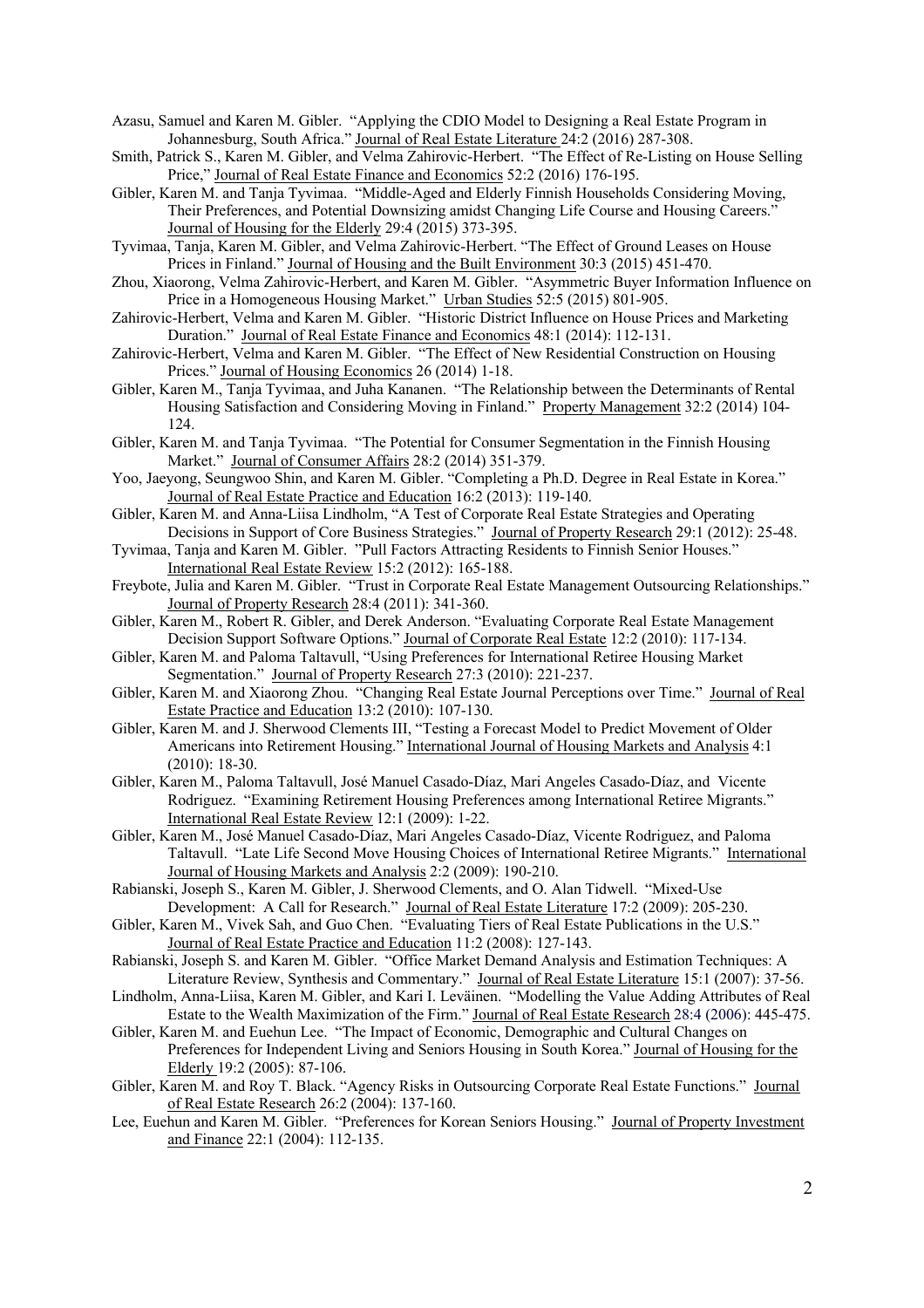- Gibler, Karen M. and Susan L. Nelson. "Consumer Behavior Research Applications to Real Estate Education." Journal of Real Estate Practice and Education 6:1 (2003): 63-83.
- Black, Roy T., M. Gordon Brown, Julian Diaz III, Karen M. Gibler, and Terry V. Grissom. "Behavioral Research in Real Estate: A Search for the Boundaries." Journal of Real Estate Practice and Education 6:1 (2003): 85-112.
- Gibler, Karen M. "Aging Subsidized Housing Residents: A Growing Problem in U.S. Cities." Journal of Real Estate Research 25:4 (2003): 395-420.
- Gibler, Karen M. and Alan J. Ziobrowski. "Authors' Perceptions and Preferences among Real Estate Journals." Real Estate Economics 30 (2002): 137-158.
- Gibler, Karen M., Roy T. Black, and Kimberly P. Moon. "Time, Place, Space, Technology and Corporate Real Estate Strategy." Journal of Real Estate Research 24:3 (2002): 235-262. (Winner, Homer Hoyt Advanced Studies Institute Manuscript Prize for the best study published in Journal of Real Estate Research in 2002)
- Gibler, Karen M. "Applying Writing Across the Curriculum to a Real Estate Investment Course." Journal of Real Estate Practice and Education 4 (2001): 41-53.
- Gibler, Karen M. and Euehun Lee. "Seniors Housing in a Changing Asian Society: South Korea." International Real Estate Review 4 (2001): 118-134.
- Ziobrowski, Alan J. and Karen M. Gibler. "Factors Academic Authors Consider when Choosing to Submit a Manuscript for Publication: A Study of Real Estate Authors." Journal of Real Estate Practice and Education 3 (2000): 43-54.
- Gibler, Karen Martin, James R. Lumpkin, and George P. Moschis. "Retirement Housing and Long-Term Health Care: Attitudes of the Elderly." Seniors Housing. Research Issues in Real Estate Vol. 4. Ed. Michael A. Anikeeff and Glenn R. Mueller. Drodrecht: Kluwer, 1998. 109-130.
- Gibler, Karen M., George P. Moschis, and Euehun Lee. "Planning to Move to Retirement Housing." Financial Services Review 7 (1998): 291-300.
	- (Winner, 1999 Certified Financial Planner Board of Standards Article Award)
- Gibler, Karen Martin, James R. Lumpkin, and George P. Moschis. "Making the Decision to Move to Retirement Housing." Journal of Consumer Marketing 15 (1998): 44-52.
- Gibler, Karen Martin, James R. Lumpkin, and George P. Moschis. "Mature Consumer Awareness and Attitudes toward Retirement Housing and Long Term Care Alternatives." Journal of Consumer Affairs 31 (1997): 113-138. (ANBAR Citation of Excellence for Highest Quality Rating)
- Gibler, Karen Martin and Joseph Rabianski. "Elderly Interest in Home Equity Conversion." Housing Policy Debate 4 (1993): 565-588.

## **RECENT PUBLICATIONS: REFEREED PROFESSIONAL/PRACTITIONER**

- Tyvimaa, Tanja and Karen M. Gibler. "Senior House Operations in Finland." Seniors Housing & Care Journal 18:1 (2010): 77-90.
- Rabianski, Joseph S., Karen M. Gibler, J. Sherwood Clements, and O. Alan Tidwell. "Mixed-Use Development and Financial Feasibility: Part I – Economic and Financial Factors." Real Estate Issues 34:1 (2009): 11-17.
- Rabianski, Joseph S., Karen M. Gibler, J. Sherwood Clements, and O. Alan Tidwell. "Mixed-Use Development and Financial Feasibility: Part II - Physical, Phasing, Design and Public Policy Factors." Real Estate Issues 34:2 (2009): 17-21.

## **RECENT FUNDED RESEARCH PROJECTS**

- SEVERI Finns Move, But Where and Why? 2011-2013, funded by TEKES to Tampere University of Technology, International faculty member.
- REPBU- Relocation processes and business, 2011-2013, funded by TEKES to Aalto University, International faculty member.
- ALMA New Rental and Welfare Service Models, 2010-2012, funded by TEKES to Aalto University and Tampere University of Technology, International faculty member.
- Prefe Office Occupiers' Preferences and Needs in a Changing Business Environment, 2009-2010, funded by TEKES to Helsinki University of Technology Real Estate Research Group and Facility Service Research Group, International faculty member.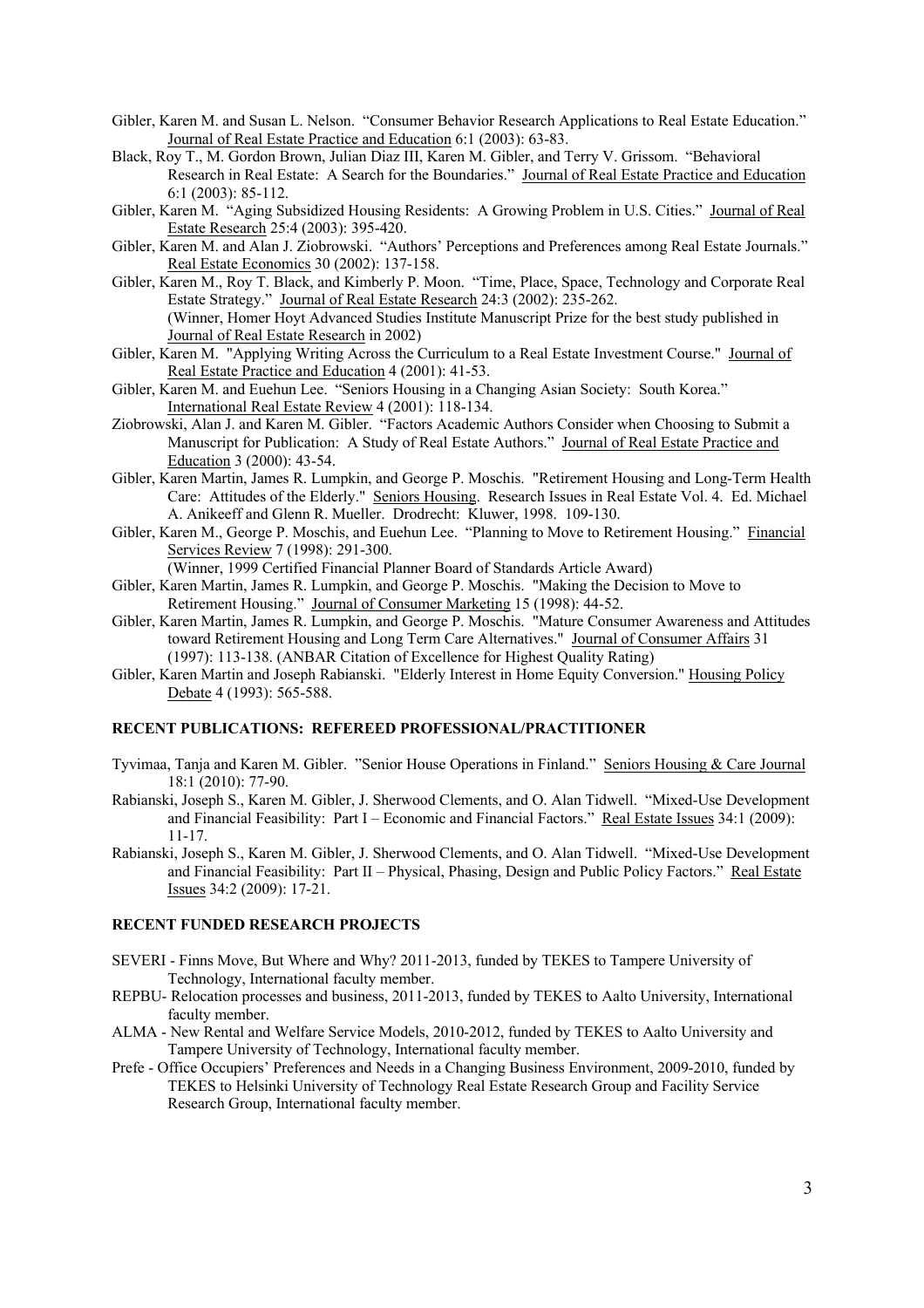#### **SUPERVISION OF DOCTORAL DISSERTATIONS AND MASTERS THESIS**

Patrick S. Smith, "Three Essays on the Housing Market," doctoral dissertation committee, member, 2016. Dongshin Kim, "REITs: Dual Asset Markets and Arbitrage," doctoral dissertation committee, member, 2016.

Yu Liu, "Two Essays on Investor Differentiation in Industrial Real Estate Markets," doctoral dissertation committee, member, 2016.

Kenneth Soyeh, "Cash Holdings of Publicly Unlisted Real Estate Investment Trusts," doctoral dissertation committee, member, 2015.

- Prashant Das, "Online Information Search, Market Fundamentals and Apartment Real Estate," doctoral dissertation committee, member, 2013.
- Philip Seagraves, "A Multi-Factor Probit Analysis of Non-Performing Commercial Mortgage-Backed Security Loans," doctoral dissertation committee, member, 2012.

Julia Freybote, "Market Feedback and Valuation Judgment," doctoral dissertation committee, member, 2012.

Louis J. Grabowski, "The Real Estate Decision Making Process in Nonprofit Organizations," doctoral dissertation committee, member, 2012.

Tanja Tyvimaa, "Senior Housing in Finland," Tampere University of Technology, doctoral dissertation instructor, 2010.

Allie M. Glover, "Administrators in Assisted Living," master's thesis committee, member, 2009.

Xiaorong Zhou, "An Investigation into REIT Performance Persistency," doctoral dissertation committee, member, 2008.

Anna-Liisa Lindholm, "Value Adding Attributes of Corporate Real Estate Management," Helsinki University of Technology doctoral dissertation instructor, 2008.

#### **RECENT INVITED EDUCATIONAL ACTIVITIES**

Guest Lecturer, Tampere University of Technology, Doctoral Program in the Built Environment, 2013.

External reviewer, PhD dissertation, University of Melbourne, 2012.

Presenter, Burapha University, International College, From Learning Outcomes to Assessment Workshop, 2012. Presenter, Tampere University of Technology, How to Publish Workshop, 2012.

Presenter, University of the Witwatersrand, How to Publish Workshop, 2012

Guest Lecturer, University of the Witwatersrand, School of Engineering and the Built Environment, 2012.

Presenter, University of the Witwatersrand, School of Engineering and the Built Environment, Incorporating Writing into Property Curriculum Workshop, 2012.

Guest Lecturer, Tampere University of Technology, RYM-TO Doctoral Program in the Built Environment, 2011.

Guest Lecturer, University of Georgia, Department of Housing and Consumer Economics, 2010, 2011.

## **RECENT ACADEMIC AND PROFESSIONAL ORGANIZATION ACTIVITIES**

Speaker, AsRES Women's Network Roundtable: "What Women Must Do, Can Do, Will Do," Asian Real Estate Society meeting, July 2018.

Doctoral session keynote, "Primary Data Collection via Surveys and Questionnaires: Potential and Pitfalls," European Real Estate Society meeting, June 2017.

Scientific Committee, European Real Estate Society conference, 2017.

Executive Director, International Real Estate Society, 2012-present.

President, International Real Estate Society, 2009.

Member, Board of Directors, International Real Estate Society, 2004-present.

Co-editor, special issue, Journal of African Real Estate Research, 2019-present.

Member, Editorial Board, Journal of European Real Estate Research, 2015-present.

Member, Editorial Board, Journal of Real Estate Literature, 2011-present.

Member, Editorial Board, Journal of Corporate Real Estate, 2007-present.

Member, Editorial Board, Journal of Real Estate Practice and Education, 2004-present.

Member, Editorial Board, Seniors Housing & Care Journal, 2000-2015.

Member, Editorial Board, Journal of Real Estate Research, 2006-2015.

Member, Editorial Board, International Journal of Housing Markets and Analysis, 2007-2012.

Keynote address, African Real Estate Society meeting, 2014.

Reviewer, Aareal Award of Excellence in Real Estate, 2011, 2012, 2013.

Member, Real Estate Research Institute Advisory Board, 2009-2012.